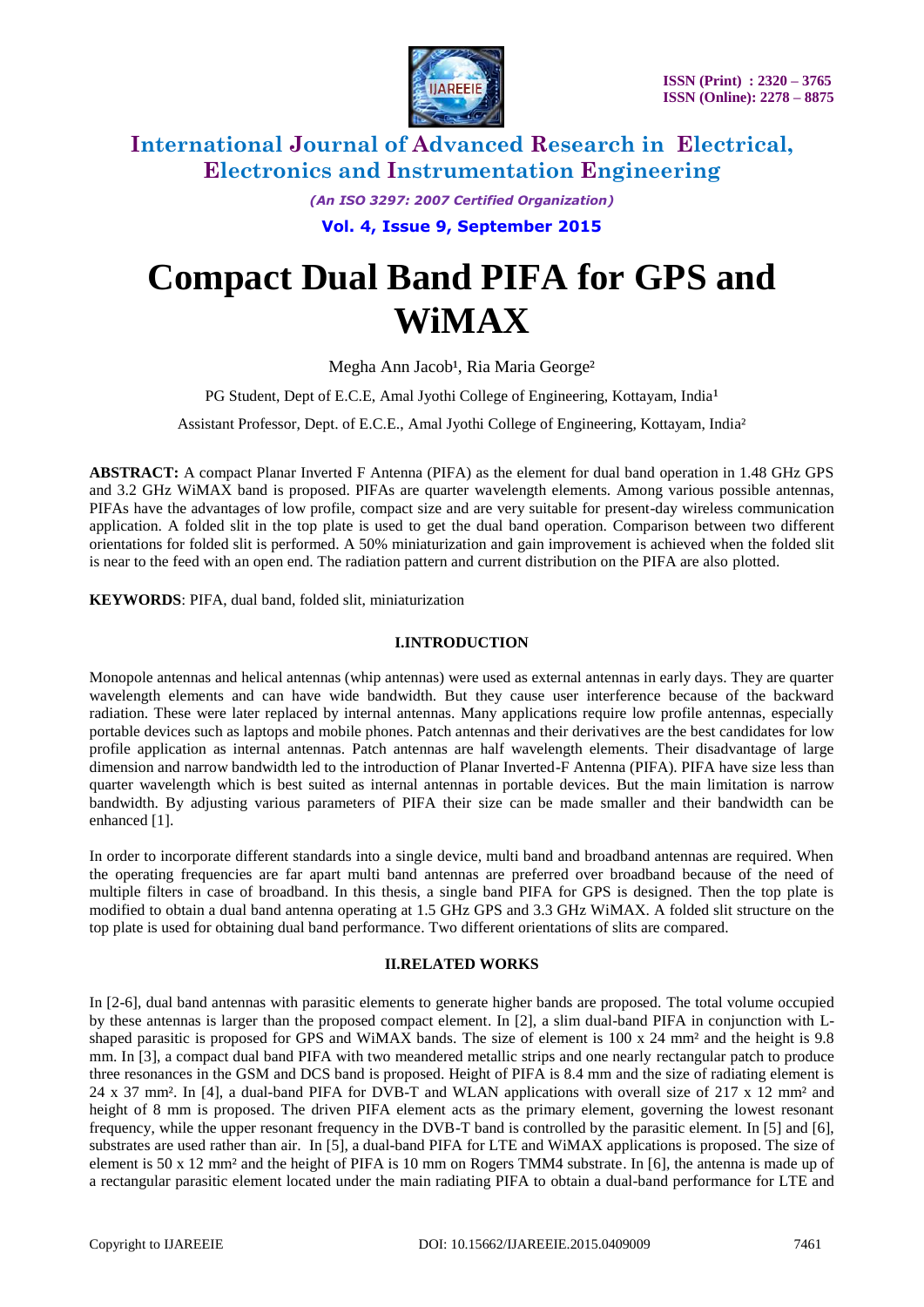

*(An ISO 3297: 2007 Certified Organization)*

### **Vol. 4, Issue 9, September 2015**

WiMAX applications. The overall dimension of this antenna is  $17.8 \times 16.5$  mm<sup>2</sup> on FR-4 substrate and the height of the antenna is 5 mm.

#### **III.SINGLE BAND PIFA**

#### *A. Single Band PIFA Design*

PIFA is designed for 1.5 GHz resonant frequency. The ground plane dimension is 24 X 76.5 mm<sup>2</sup>, which is near half wavelength at 1.5 GHz for obtaining maximum bandwidth. Air is used as the substrate. Antenna is placed at one of the edges of ground plane so as to increase the bandwidth. The height of the antenna is taken as 4.2 mm. The length of top plate is made same as the length of ground plane, i.e.24 mm. The dimension of top plate obtained is 24 x 24mm². The width of top plate is 24 mm and width of shorting plate is 1.6 mm. All dimensions of PIFA are shown in Fig.1 in millimeters.



*Reflection Coefficient:* Simulated reflection coefficient for the designed PIFA is shown in Fig.2. The antenna resonated at 1.465 GHz. It gives good band width of 1.39 -1.58 GHz, which covers the GPS band.



*Radiation Pattern:* The 2 D graphical representation of electric field radiation by PIFA is shown in Fig.3. The radiation pattern is similar to that of monopole element. It has an omni-directional pattern and is suitable for portable devices.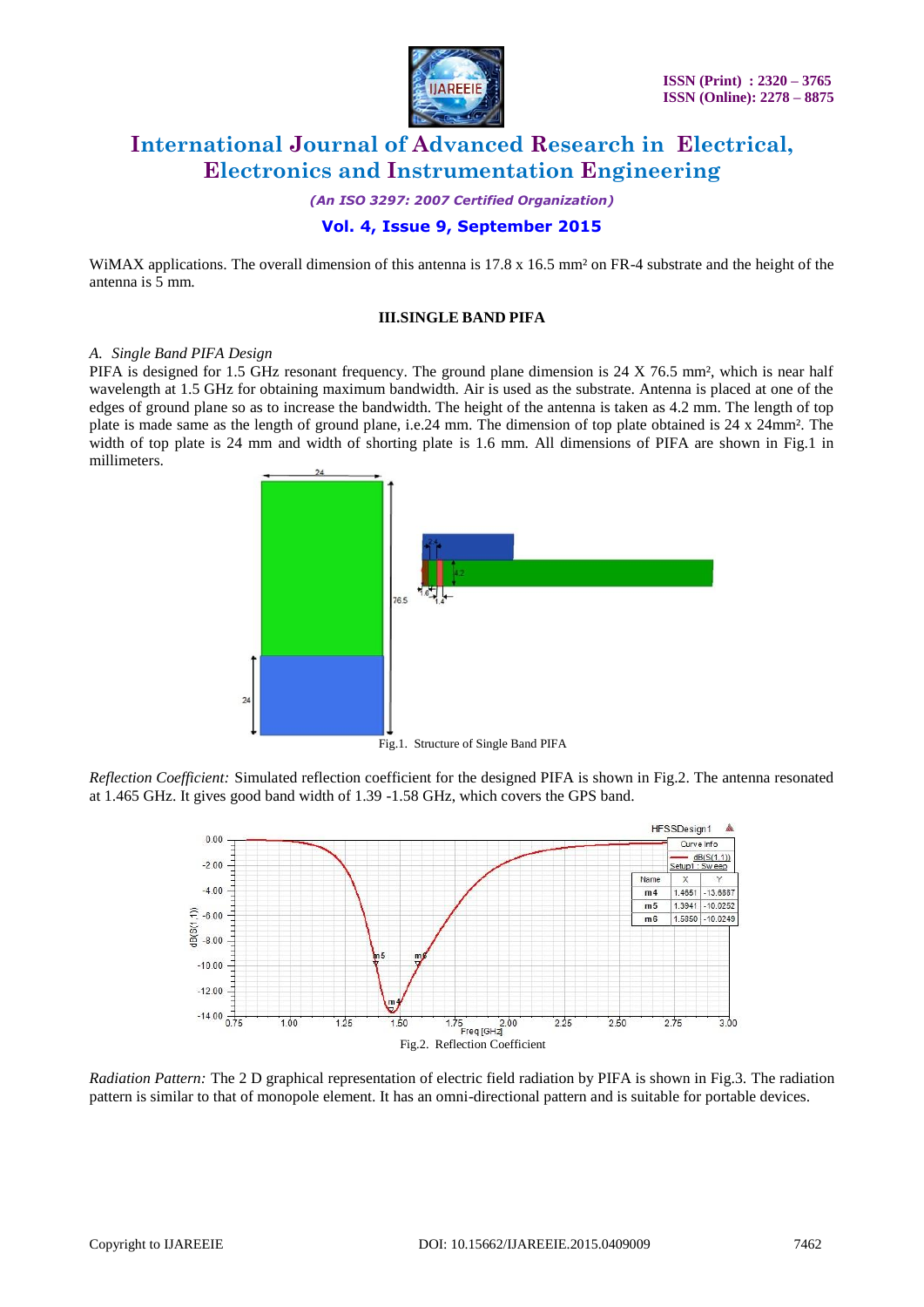

*(An ISO 3297: 2007 Certified Organization)*

### **Vol. 4, Issue 9, September 2015**



*Current Distribution:* Surface current distribution of PIFA is shown in Fig.4. The current density is higher at the shorting plate. The current density decreases with distance away from the feed.





The lower resonant frequency is determined by the dimension of PIFA which consists of a top plate, shorting plate, feeding plate and ground plane. Higher band in this work is obtained by a folded slit on the top plate. Two different orientations for the folded slit are studied.

#### A. *Dual Band Antenna-1*

The dimension for dual band antenna-1 is shown in Fig.5. The radiating element is a 24 x 24 mm² metallic plate. Height of the PIFA is 4.2 mm. A 1.4 x 4.2 mm² rectangular element is used as microstrip feed. A shorting plate of dimension 1.6 x 4.2 mm² is used. The ground plane and all dimensions are taken so as to obtain a wider bandwidth.



Fig.5. Structure of Dual Band Antenna-1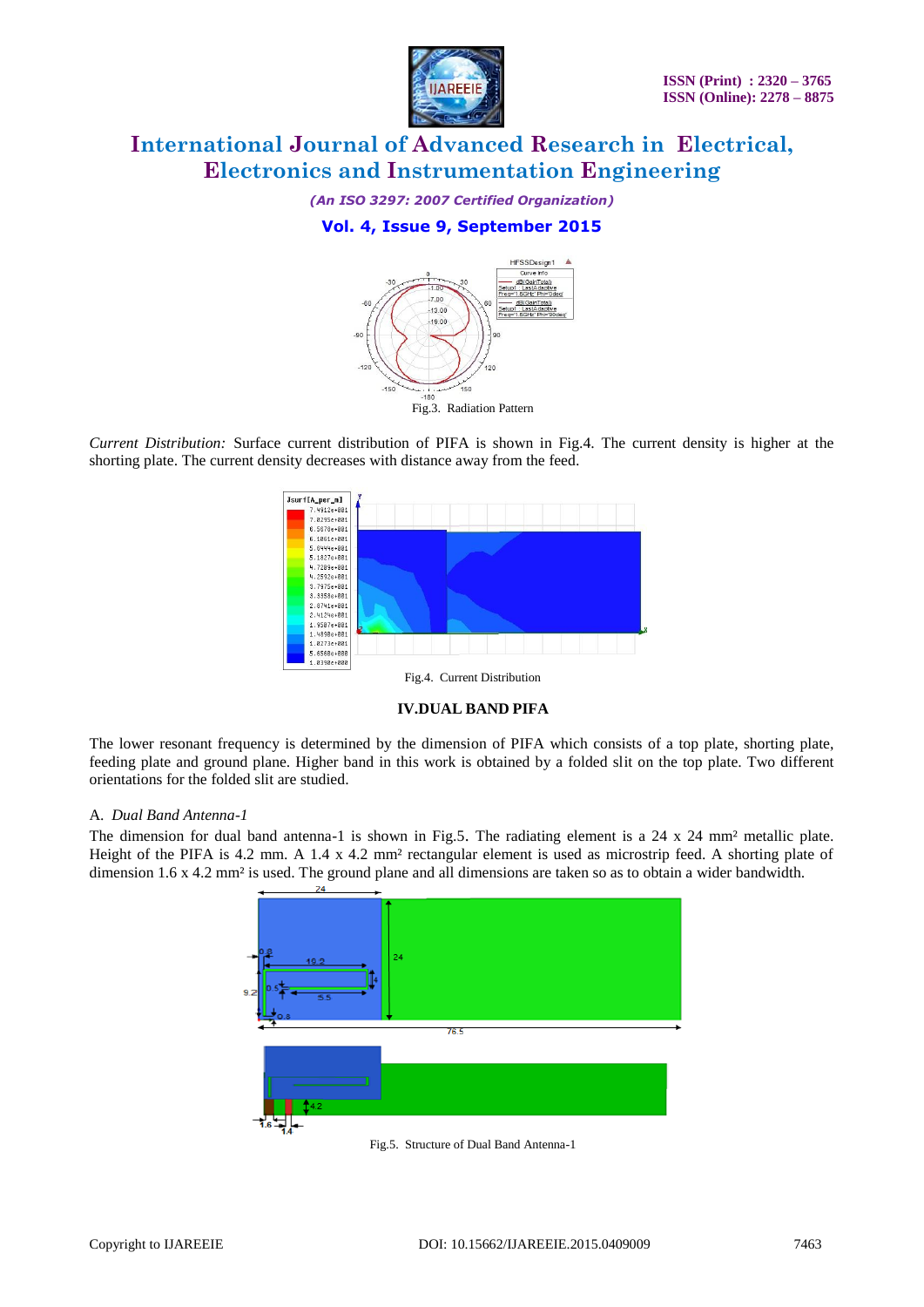

*(An ISO 3297: 2007 Certified Organization)*

### **Vol. 4, Issue 9, September 2015**

*Reflection Coefficient:* The plot for reflection coefficient is shown in Fig.6. The antenna resonated at 1.465 GHz with a bandwidth of 173 MHz (1407 - 1580 MHz). A narrow band resonating at 3.21 GHz is obtained due to the folded slit with a bandwidth of 46 MHz (3192 - 3238 MHz).



*Radiation Pattern:* 2 D radiation pattern is shown in the Fig.7. Omni direction radiation pattern and a gain of 2.1 dB are obtained at 1.5 GHz. At 3.3 GHz, the radiation pattern is slightly distorted and a gain of 3.75 dB is obtained.



*Current Distribution:* The current distribution at 1.5 GHz and 3.3 GHz is shown in Fig.8. At 1.5 GHz, the current density is higher near the feed and shorting pin as in the case of single band PIFA. At 3.3 GHz, current density is higher around the folded slit.



B. *Dual Band Antenna-2*

A narrow folded slit with a different orientation than the previous case is inserted into the PIFA as shown in the Fig.9. The excited patch's surface currents are disturbed, leading to a lengthened current path for a fixed patch linear dimension. Due to the open slit provided near the feed, the lower resonant frequency of PIFA is further lowered. As a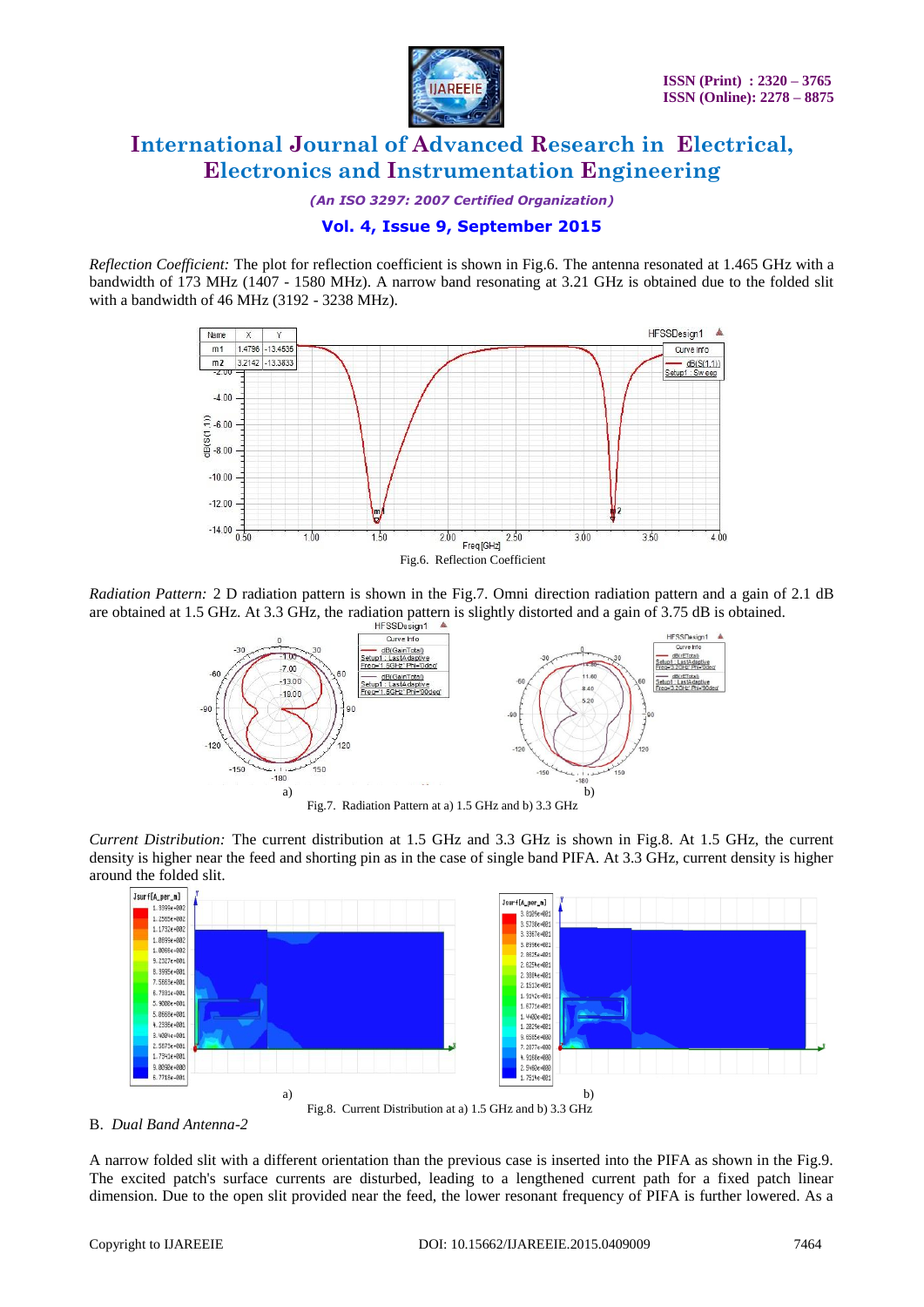

*(An ISO 3297: 2007 Certified Organization)*

### **Vol. 4, Issue 9, September 2015**

result the length of PIFA is reduced to obtain the desired resonant frequency. Hence a compact operation of PIFA is obtained.



Fig.9. Structure of Dual Band Antenna-2

*Reflection Coefficient:* The bandwidth for GPS band is significantly reduced by the introduction of folded slit, since the dimension of PIFA is changed. The plot for reflection coefficient is shown in Fig.10. The lower bandwidth is 24 MHz (1469 - 1493 MHz). The upper band obtained due to the folded slit resonates at 3.25 GHz with a bandwidth of 109 MHz (3205 - 3314 MHz).Now the upper band has larger bandwidth than that of lower band.



*Radiation Pattern:* Radiation Pattern at 1.5 GHz and 3.2 GHz is shown in the Fig.11. Omni- directional radiation pattern is achieved at lower resonant frequency. At higher resonant frequency, a distorted omni- directional pattern is obtained. Gain at lower resonant frequency is 2.44 dB and at higher is 5.15 dB.



*Current Distribution:* The current distribution at 1.5 GHz and 3.2 GHz is shown in Fig.12. The reason for change in the bandwidth in dual band antenna 2 from the previous case can be observed from the change in the current distribution.